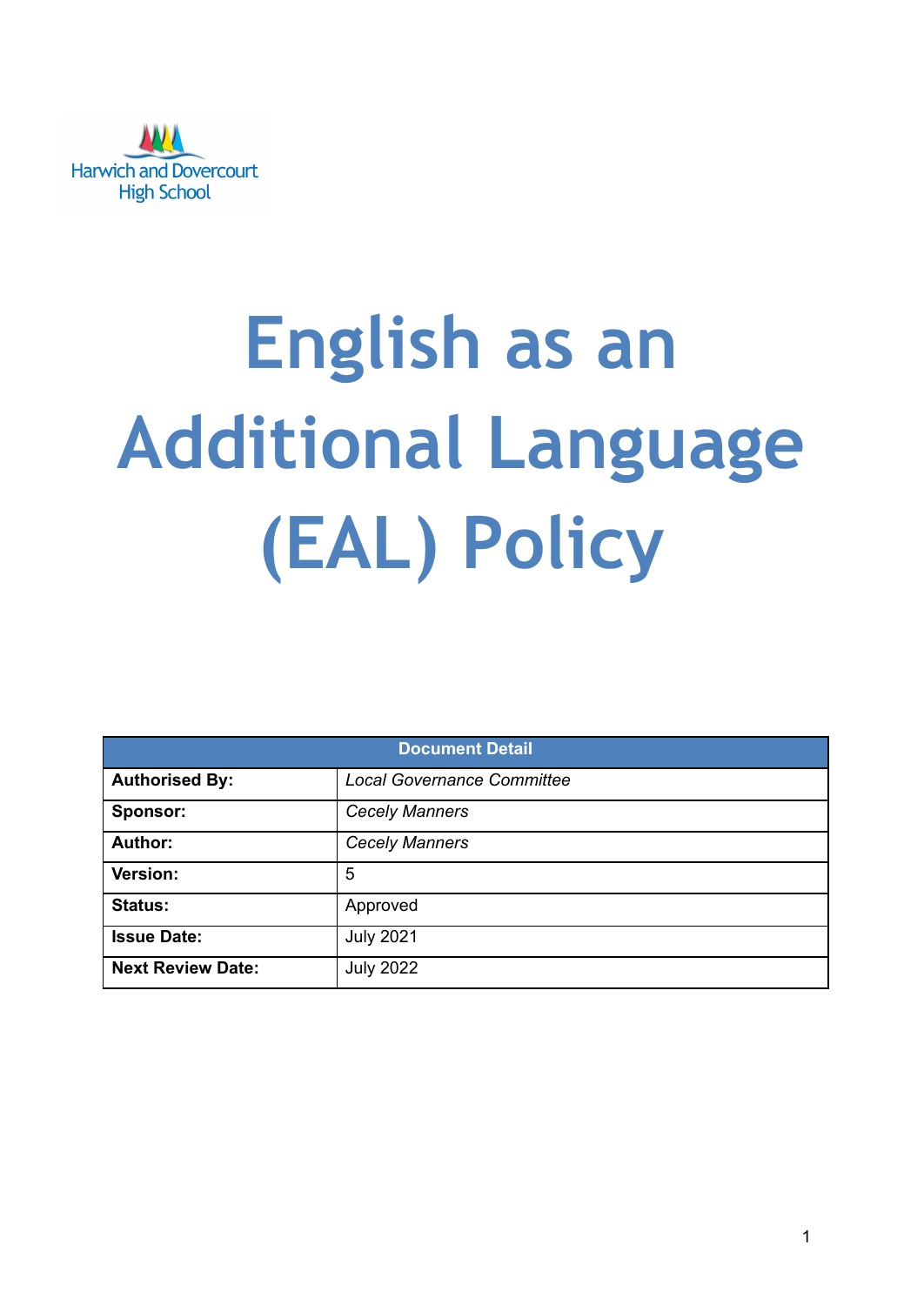## **Ownership and Control**

## **History**

| <b>Version</b> | <b>Author</b>  | <b>Dated</b>                   | <b>Status</b> | <b>Details</b>                          |
|----------------|----------------|--------------------------------|---------------|-----------------------------------------|
|                | Simon          | April 2016                     | Approved      | Approved by Student and                 |
|                | Garnham        |                                |               | <b>Curriculum Committee 11</b>          |
|                |                |                                |               | May 2016                                |
| 2              |                | Adrian Kidd June 2017 Approved |               | Approved by LGB 14 June 2017            |
| 3              | Cecely         | <b>July 2018</b>               | Approved      | Approved by the LGB 4th July 2018,      |
|                | <b>Manners</b> |                                |               | pending an amendment to wording at 9.2, |
|                |                |                                |               | which was subsequently approved by      |
|                |                |                                |               | Chair's Action.                         |
| 4              | Cecely         | June 2019                      | Approved      | Approved by the LGB 13 June 2019.       |
|                | <b>Manners</b> |                                |               |                                         |
| 5              | Cecely         | June 2020                      | Approved      | Approved by LGC 2 July 2020.            |
|                | <b>Manners</b> |                                |               |                                         |
| 5              | Cecely         | <b>July 2021</b>               | Approved      | Approval by LGC 5th July 2021.          |
|                | Manners        |                                |               |                                         |

### **Intended Audience**

| <b>Intended Audience</b>  | Intended Method of Distribution <b>i</b> |
|---------------------------|------------------------------------------|
| Staff, Parents and Carers | Shared Google Drive, web                 |
|                           |                                          |

### **AMENDMENT TRACKER**

**Summary of all changes being proposed in this policy review:** None required.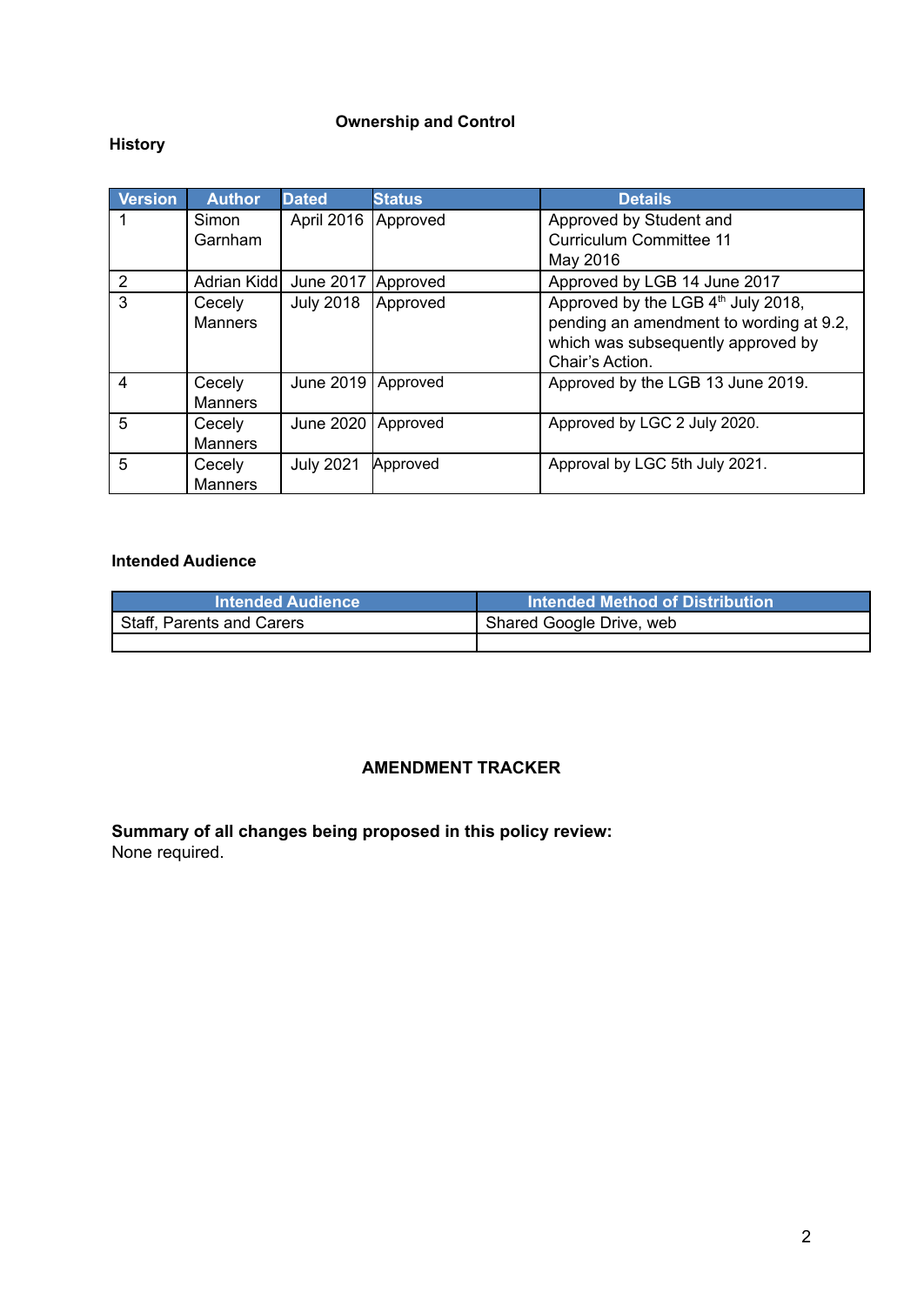# **Contents**

| <b>Statement of intent</b>                 | $\overline{\mathbf{4}}$ |
|--------------------------------------------|-------------------------|
| 1. Teacher responsible for pupils with EAL | 5                       |
| 2. The role of school staff members        | 5                       |
| 3. Support                                 | 5                       |
| 4. Inclusion                               | 6                       |
| 5. Classroom practice                      | 6                       |
| 6. Access to the curriculum                | $\overline{\mathbf{7}}$ |
| 7. Working with parents and carers         | $\overline{7}$          |
| 8. Special educational needs (SEN)         | 7                       |
| 9. Monitoring progress                     | 8                       |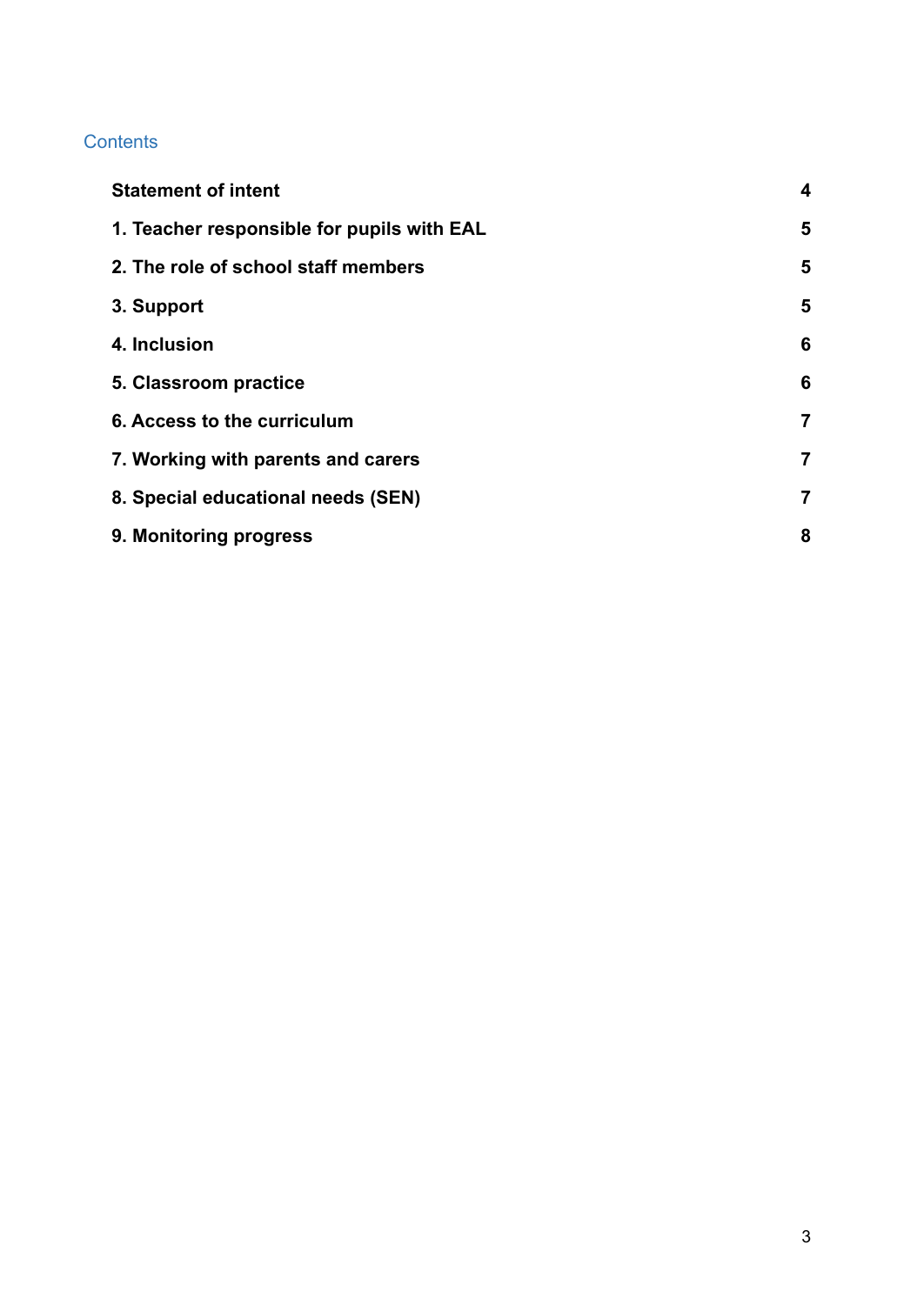# <span id="page-3-0"></span>Statement of intent

In this policy, the term 'English as an Additional Language' (EAL) refers to pupils whose main language at home is a language other than English.

Pupils with EAL will face various difficulties throughout their academic life. Pupils' aptitude for English will vary, but many will face barriers to learning, accessing the curriculum and reaching their full potential. Pupils with EAL must learn in and through another language. In addition, they may come from different cultural backgrounds to their peers and face different expectations of language, education and learning.

Research suggests that those new to English will acquire conversational fluency within two years, but will need five years or longer to achieve competence in academic English.

This policy has been established to ensure all pupils with EAL at the school are given the best chance possible to reach their full potential.

We aim to:

- Welcome the cultural, linguistic and educational experiences pupils with EAL contribute to the school.
- Ensure strategies are in place to support pupils with EAL.
- Enable pupils with EAL to become confident, and to acquire the language skills needed to reach their full academic potential.

Our strategic objectives are to:

- Provide a welcoming atmosphere for newly arrived pupils with EAL.
- Assess the skills and needs of pupils with EAL.
- Gather accurate information regarding children's backgrounds, cultures and abilities.
- Equip teachers and support staff with the necessary skills, resources and knowledge to support pupils with EAL.
- Use all available resources to raise the attainment of pupils with EAL.
- Systematically monitor pupils' progress, and adapt policies and procedures accordingly.
- Maximise opportunities to model the fluent use of English.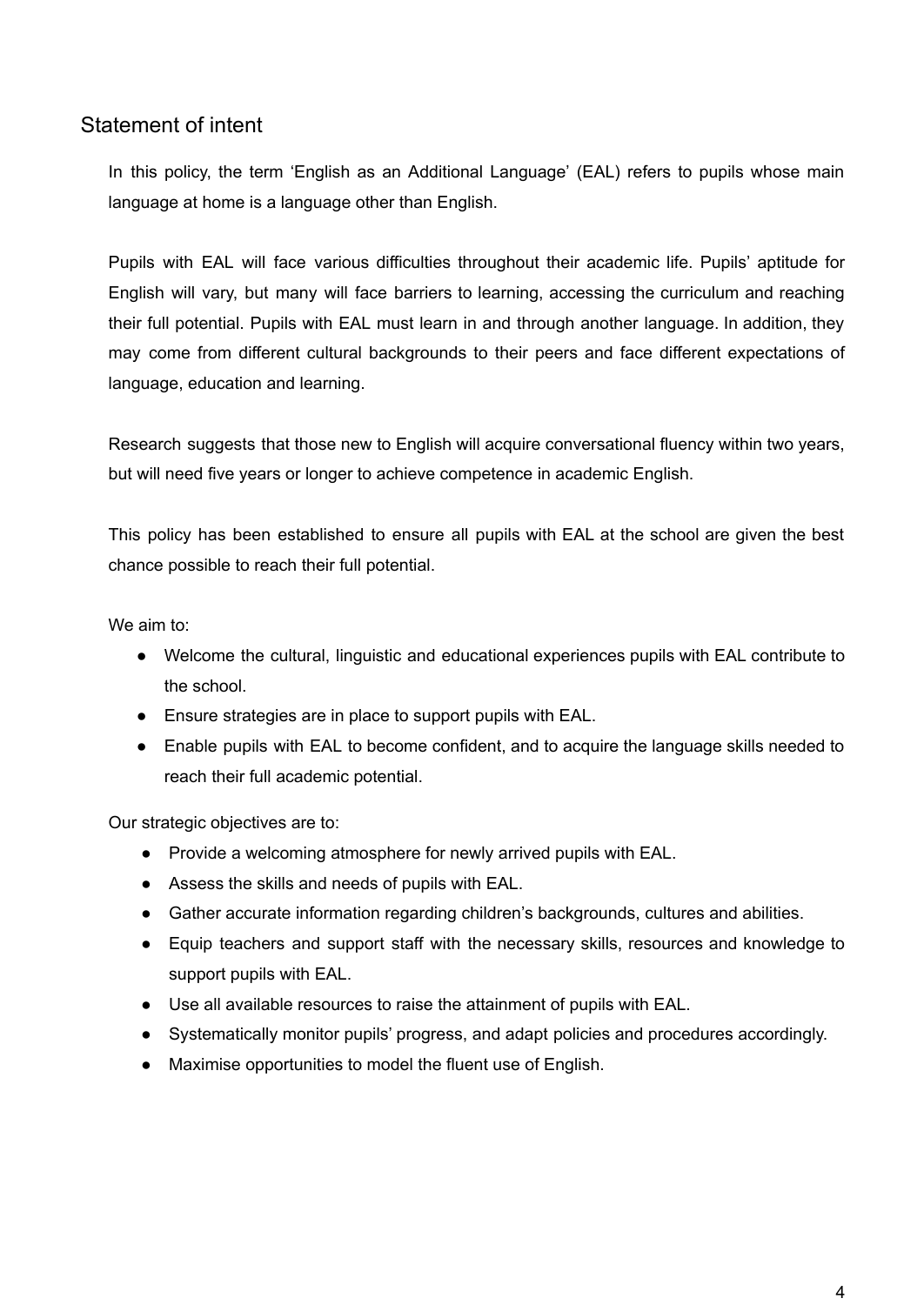- <span id="page-4-0"></span>1. Teacher responsible for pupils with EAL
- 1.1. The teacher responsible for pupils with EAL is Cecely Manners, supported by Danielle Raven, Teaching Assistant. Their responsibilities include:
	- The induction of newly arrived pupils.
	- Coordinating the efficient timetabling of pupils with EAL.
	- Overseeing the assessment and targeting of children with EAL.
	- Ensuring the procurement and appropriate use of resources to support pupils with EAL.
	- Aiding staff in effective communication with parents and finding translators where appropriate.
	- Exploring various possibilities to ensure important information is shared with parents.
	- Advising on strategies to support and include pupils with EAL.
	- Providing advice regarding inclusive curriculum materials.
	- Advising on ways to differentiate work for pupils with EAL.
	- Encouraging and supporting pupils to maintain and develop their first language.
	- Developing relationships between the school and parents of pupils with EAL.
	- Securing and providing training to ensure staff development, including INSET courses.
	- EAL students, where possible, will be given the opportunity to take formal examinations in their home language.
- <span id="page-4-1"></span>2. The role of school staff members
	- 2.1 All staff members have a responsibility to ensure the development of pupils with EAL.

They will meet this responsibility by:

- Ensuring all written work includes the technical requirements of language as well as the meaning.
- Providing a good model of spoken English.
- Where possible, using a variety of types of text to explore their subject and through the varied use of English.
- Ensuring the inclusion of pupils with EAL in their classrooms.
- Identifying pupils with EAL who are experiencing difficulties and ensuring intervening measures are taken to aid the pupil.

# <span id="page-4-2"></span>3. Support

3.1 Where a pupil with EAL is assessed as having little to no English, support will be provided in the form of induction classes. These classes focus on practical, everyday English, and will support the wider curriculum.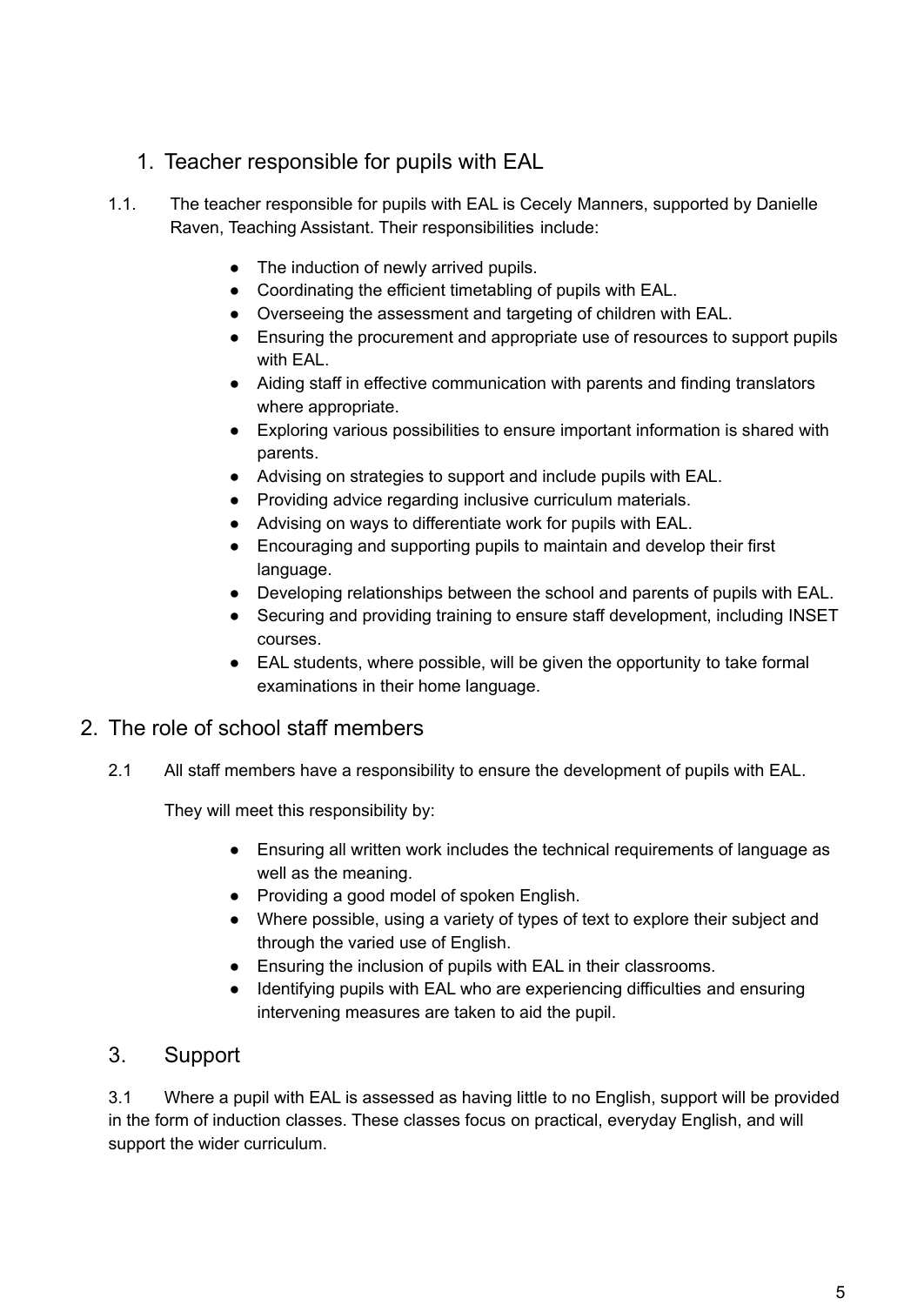3.2 In-class support and small group work is utilised as soon as the pupil can be successfully integrated into the classroom environment. The pupil may still spend time with their intervention teacher as necessary.

# <span id="page-5-0"></span>4. Inclusion

4.1 The school utilises a strategy of inclusion, and the positive and effective use of language. The strategy includes the following principles:

- There is an understanding throughout the school, for both staff and pupils, that a limited knowledge of English does not reflect a lack of ability or knowledge. Appreciating a pupil's ability to speak their own first language is essential for building their confidence and self-esteem.
- The language development of pupils is the responsibility of the entire school community.
- Mainstream and support departments will work together to ensure optimal outcomes are achieved.
- Diversity will be valued and classrooms will be socially inclusive.
- Teachers will be knowledgeable about pupils' abilities in English and use their knowledge to inform lesson planning.
- Schemes of work may be rewritten to accommodate low levels of English, whilst maintaining the subject content and level of challenge.
- Where large groups of pupils with EAL speak the same language, the school encourages wider integration to promote inclusion and to improve pupils' understanding of English.

# <span id="page-5-1"></span>5. Classroom practice

5.1 Teachers have high expectations of all pupils, regardless of gender, ethnicity, social background or English ability.

5.2 Classroom activities will be matched to pupils' needs and abilities.

5.3 Teachers will consider common misconceptions and language barriers, such as reading '3 x 3', where 'x' is read as the letter and not a function, and clarify meanings accordingly.

- 5.4 Where possible, the following practices will be utilised to improve pupils' literacy:
	- Utilisation of the pupil's first language expertise.
	- The provision of writing frames.
	- The use of props.
- 5.5 Language skills will be developed through:
	- Collaborative activities involving spoken communication.
	- Feedback opportunities and conversations.
	- Good models provided by peers and staff.
- 5.6 Active participation will be encouraged by:
	- Grouping pupils in mixed ability groups to develop language skills.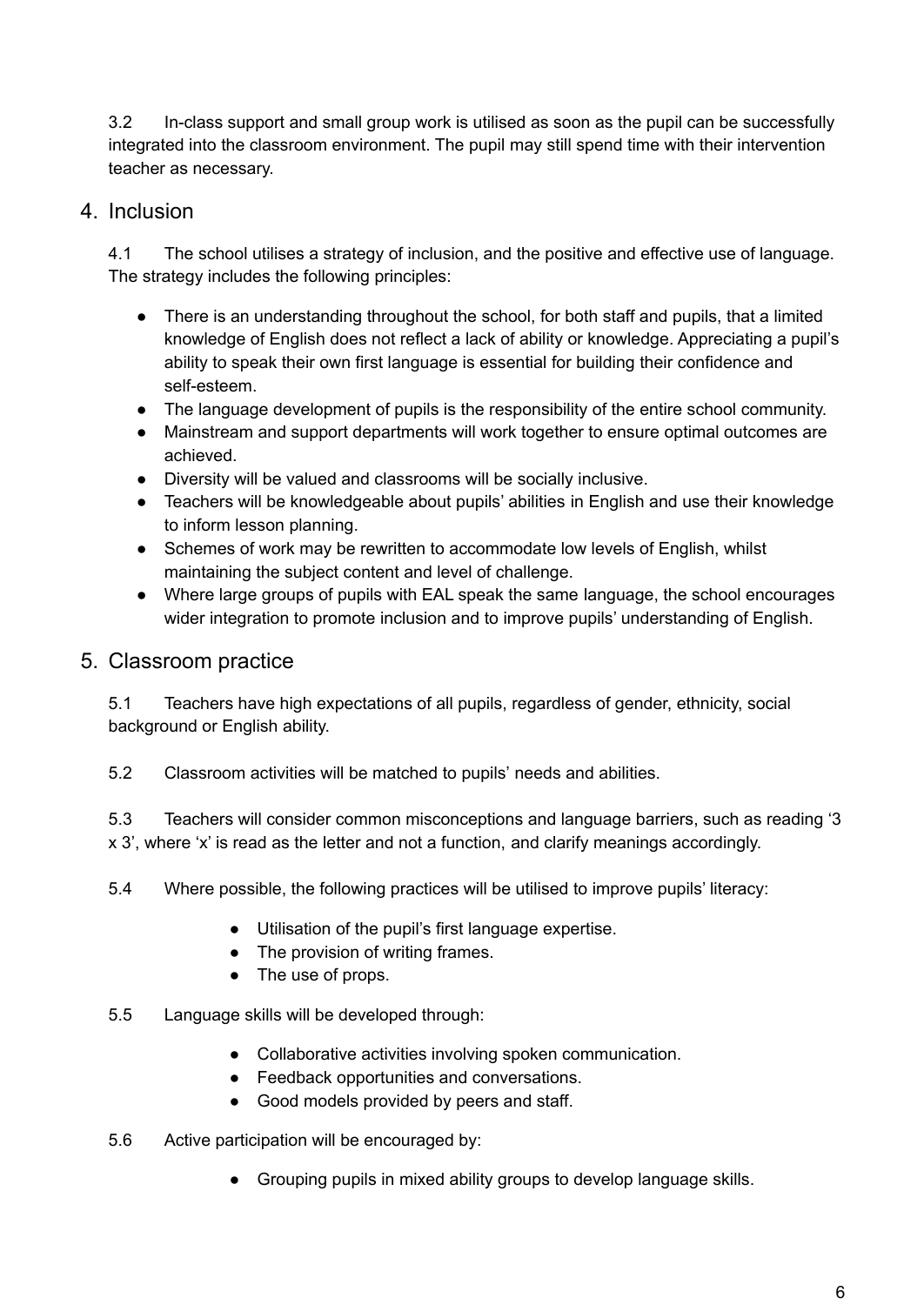- 'Expert' readers and writers present in each group to provide assistance and model language.
- 5.7 Assessment methods will allow pupils to show what they can do in all curriculum areas.

5.8 Bilingual dictionaries and electronic translation devices are available to aid pupils with EAL.

5.9 Visual supports are utilised where possible, e.g. posters, pictures, photos, objects, demonstration, use of gestures.

# <span id="page-6-0"></span>6. Access to the curriculum

6.1 The needs of pupils with EAL are considered by teachers when planning lessons. When planning lessons, teachers will ensure that:

- The language and learning demands of the curriculum are analysed and support is provided.
- Visual support is utilised to provide greater understanding of key concepts.
- There are opportunities for pupils to use their first language in the classroom.
- The support requirements of pupils with EAL are identified and the support is made available.

## <span id="page-6-1"></span>7. Working with parents and carers

7.1 Liaison with parents is vital to the creation of a strong home/school partnership, which can ensure the development of pupils with EAL. To aid this partnership, the school will:

- Actively seek to put parents at ease by providing a welcoming environment conducive to productive discussions.
- Provide interpreters for meetings when needed.
- Ensure the language used in letters to parents is clear and straightforward.
- Where appropriate, have teachers read through the letter with children before sending the letter home, to ensure the message is clear.
- Where necessary, ensure translations of school documents are carried out and provided to parents of pupils with EAL.
- Encourage parents to attend parents' evenings and participate in school functions.

## <span id="page-6-2"></span>8. Special educational needs (SEN)

8.1 A child is not regarded to have SEN solely because their home language is different from the language in which they are taught at school.

8.2 A proportion of pupils with EAL may have one or more types of SEN and it is imperative that this is identified at an early stage.

8.3 Assessments of SEN of pupils with EAL will involve EAL specialists along with SEN specialists.